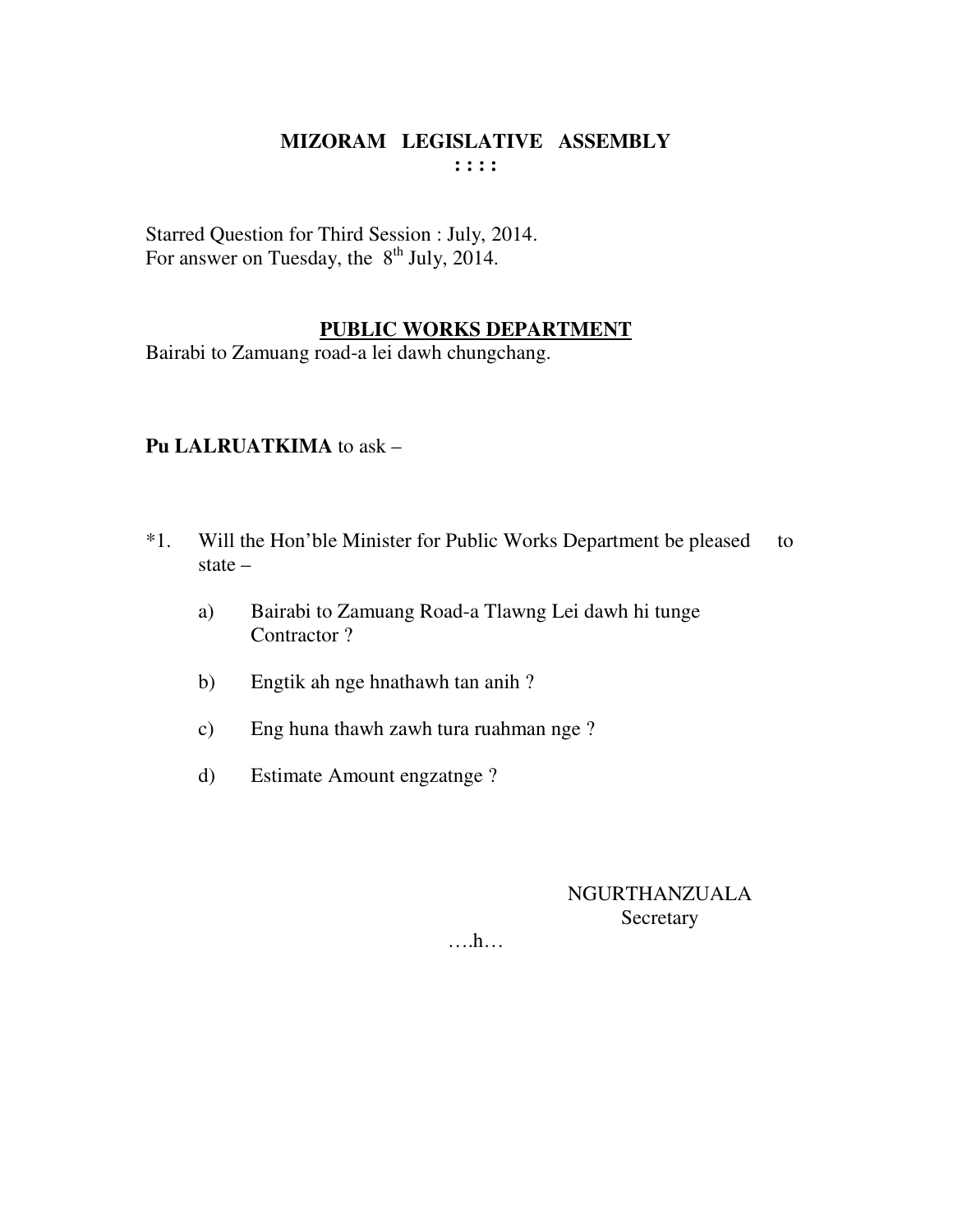#### **MIZORAM LEGISLATIVE ASSEMBLY : : : :**

Starred Question for Third Session : July, 2014. For answer on Tuesday, the  $8<sup>th</sup>$  July, 2014.

### **TAXATION DEPARTMENT**

Way Bill chungchang

### **Pu R. VANLALVENA** to ask –

- \*2. Will the Hon'ble Minister for Taxation Department be pleased to state –
	- a) Mizoramah Way Bill engtik atangin nge tihtawp a nih?
	- b) Tihtawp anih avangin Mizoram-in a hlawkpui em?
	- c) Hlawkpui nise cheng engzatin nge a hlawkpui?

### NGURTHANZUALA Secretary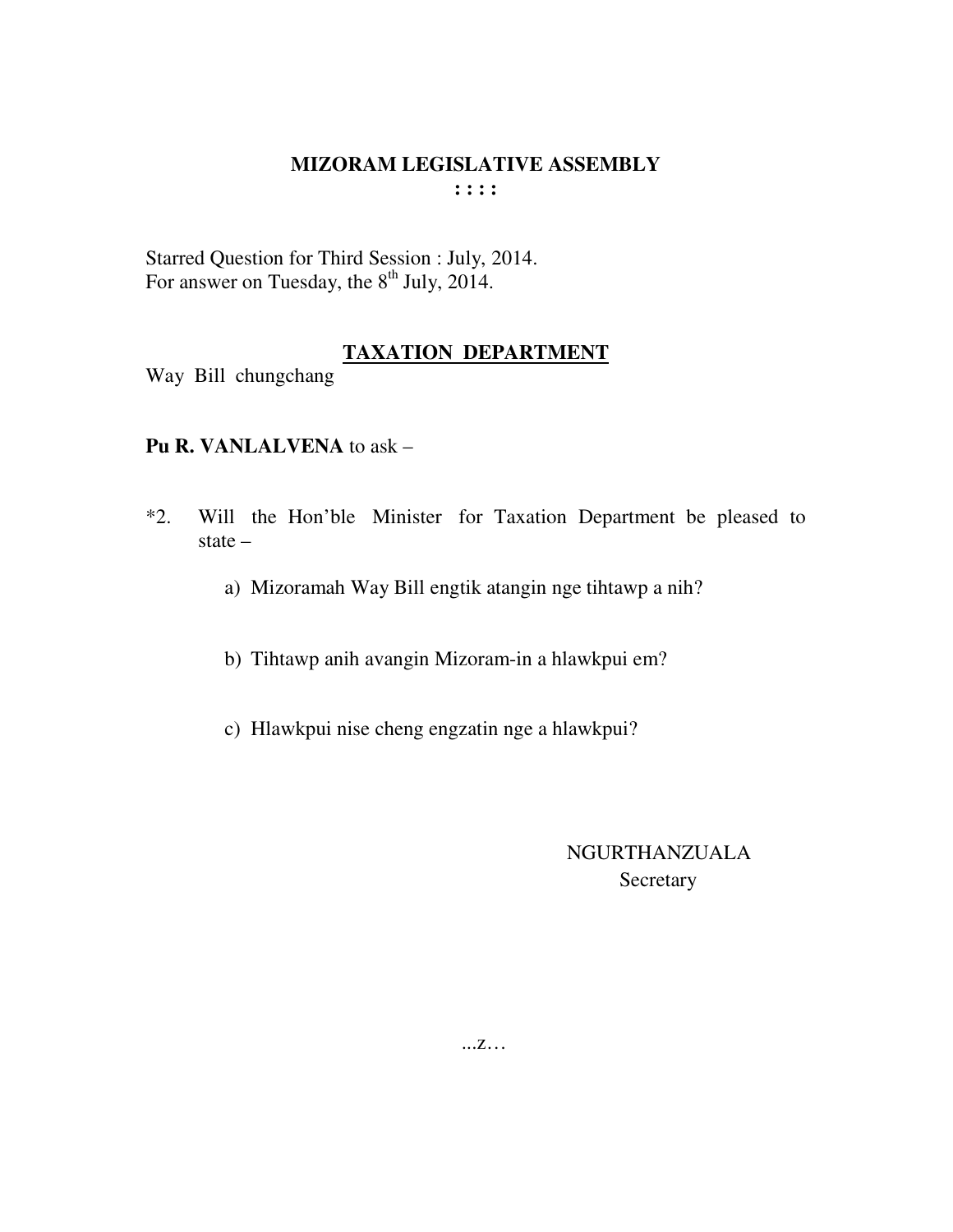**: : :** 

Starred Question for Third Session : July, 2014 For answer on Tuesday, the  $8<sup>th</sup>$  July, 2014

### **PUBLIC WORKS DEPARTMENT**

NH – 44A Lengpui – Mamit – Langkaih kawng chungchang.

### **Pu LALRUATKIMA** to ask –

- \*3 . Will the Hon'ble Minister for Public Works Department be pleased to state  $$ 
	- a) NH 44A Lengpui Mamit Langkaih kawng hi tunhnaiah cheithat tum a ni em ?
	- b) Tum nise engtikahnge hnathawh tan anih dawn ?

 NGURTHANZUALA Secretary.

\*\*\*v\*\*\*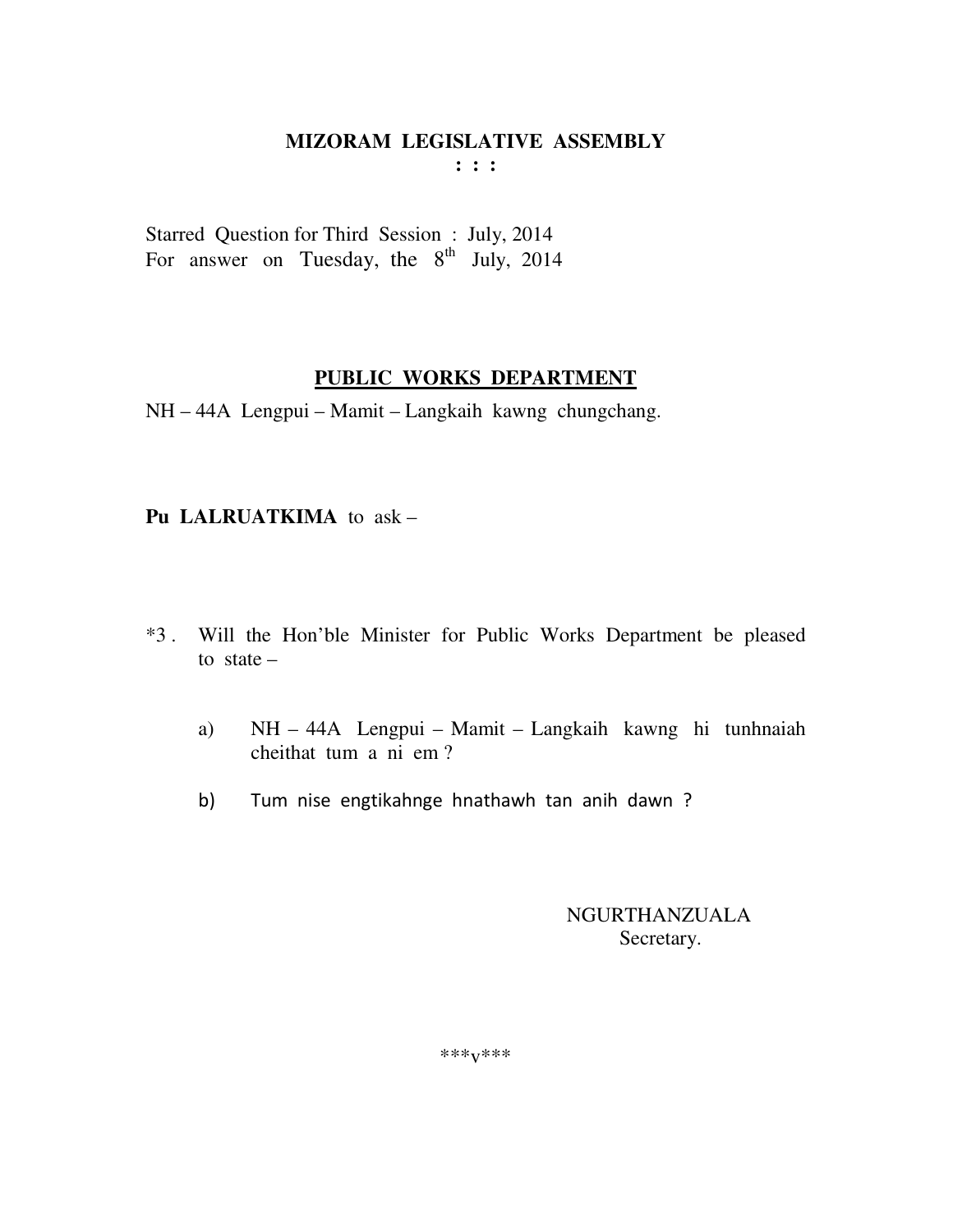$: : :$ 

Starred Question for Third Session : July, 2014 For answer on Tuesday, the  $8^{th}$  July, 2014

### PUBLIC HEALTH ENGINEERING DEPARTMENT

Saiha Greater Water Supply chungchang.

### Dr. K. BEICHHUA to  $ask -$

- Will the Hon'ble Minister for Public Health Engineering Department  $*4.$ be pleased to state  $-$ 
	- Saiha Greater Water Supply hnathawh mek hi pawisa sanction a) amount engzat nge ?
	- $b)$ Tunge Contractor ?
	- Hna hi engtika zawh nge ni ang?  $\mathsf{C}$

**NGURTHANZUALA** Secretary.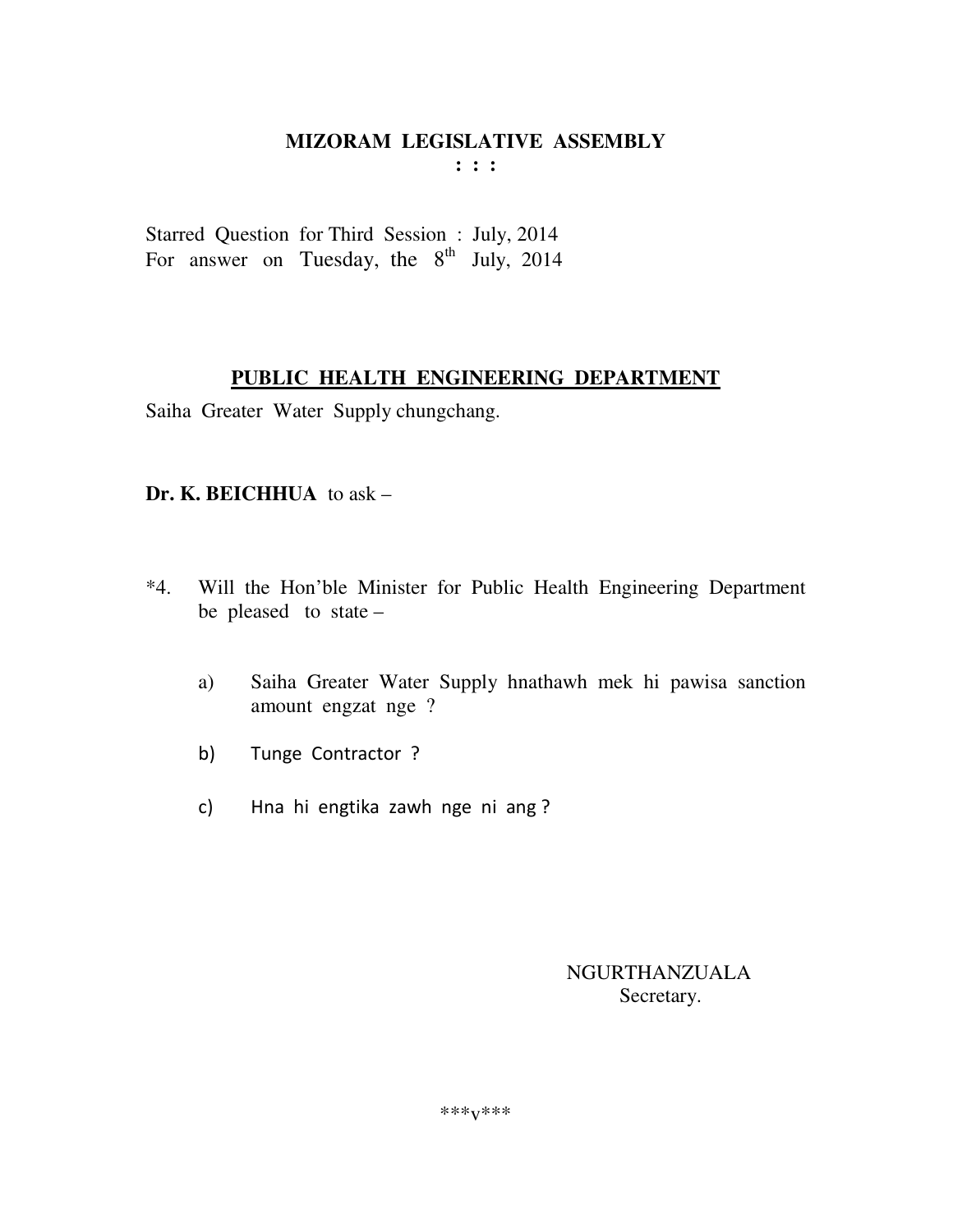**: : :** 

Starred Question for Third Session : July, 2014 For answer on Tuesday, the  $8<sup>th</sup>$  July, 2014

### **LAND REVENUE & SETTLEMENT DEPARTMENT**

Cachar (Assam) ramri chungchang.

### **Pu LALRUATKIMA** to ask –

- \*5. Will the Hon'ble Minister for Land Revenue & Settlement Department be pleased to state –
	- (a) Mizoram leh Cachar (Assam) ramri chingfel turin Sorkarin hmalakna a nei em ?
	- (b) Nei nise engtinnge hma a lak ?

 NGURTHANZUALA Secretary.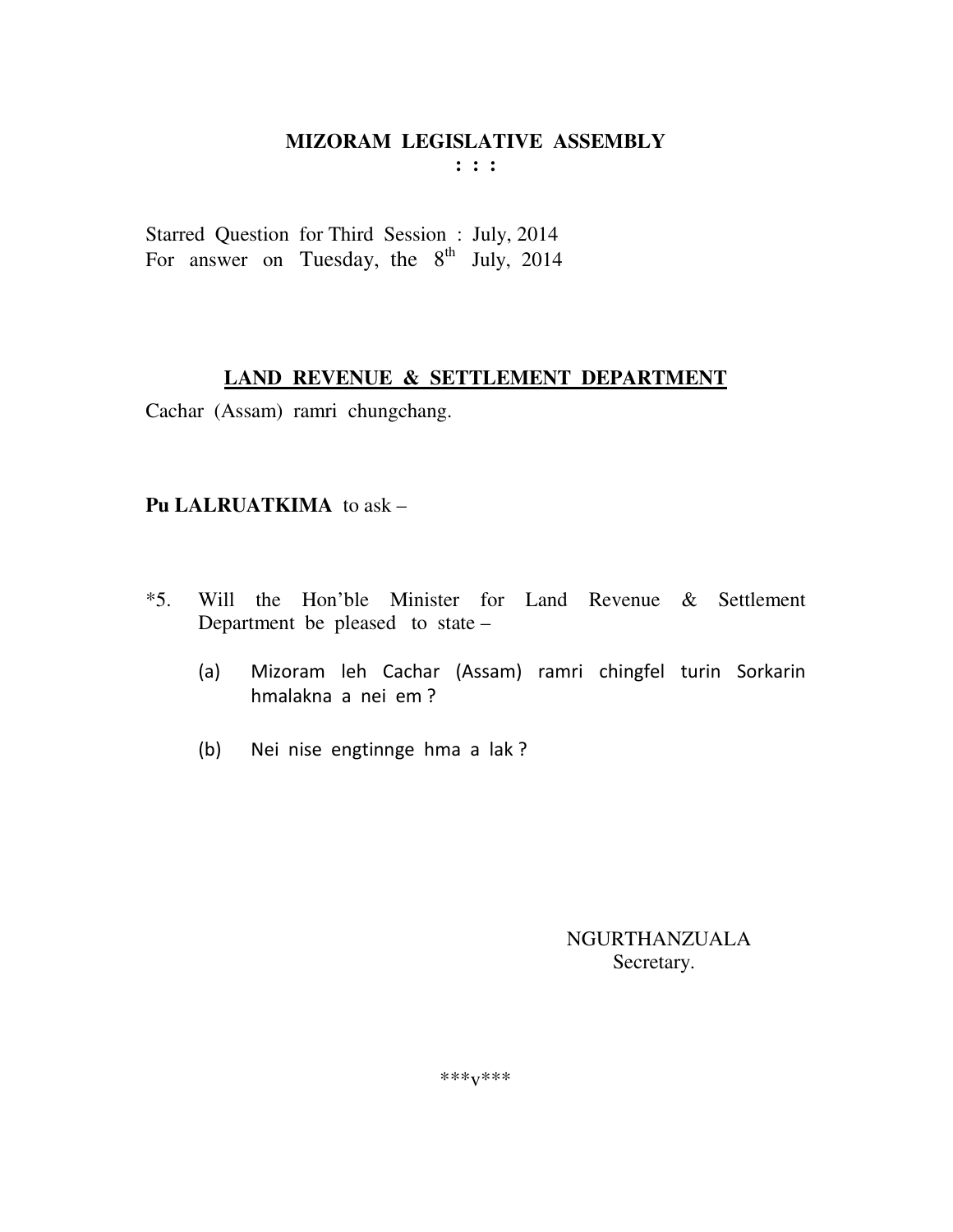$: : : :$ 

Starred Question for Third Session : July, 2014.<br>For answer on Tuesday, the 8<sup>th</sup> July, 2014.

### ANIMAL HUSBANDRY & VETERINARY DEPARTMENT

Bawng lei leh hralh etc. chungchang

### Er. LALRINAWMA to ask -

 $*6.$ Will the Hon'ble Minister for Animal Husbandry & Veterinary Department be pleased to state -

Aizawl-ah hian Bawng lei leh hralhna hmun bik/ a talh tur dahkhawmna siam tumna a awm em?

> **NGURTHANZUALA** Secretary

 $\dots Z\dots$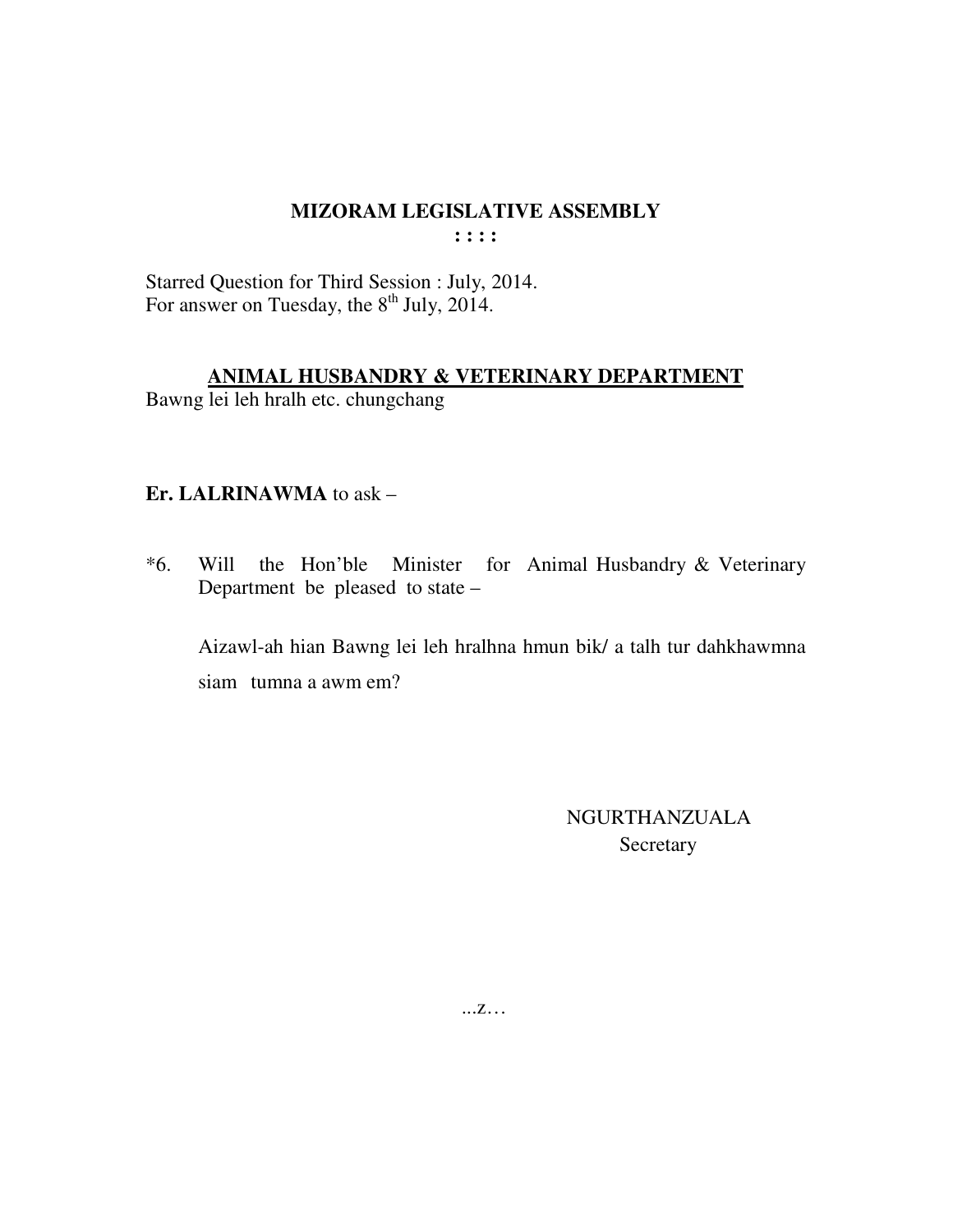**: : : :** 

Starred Question for Third Session : July, 2014. For answer on Tuesday, the  $8<sup>th</sup>$  July, 2014.

### **SPORTS & YOUTH SERVICES DEPARTMENT**

Ramhlun Sports Complex chungchang

### **Pu LALTHANLIANA** to ask –

- \*7. Will the Hon'ble Minister for Sports & Youth Services Department be pleased to state –
	- a) Ramhlun Sports Complex Field hi siamthat tumna a awm em?
	- b) Awm ni ta se, engtiangin nge siamthat tum a nih?
	- c) Engtikah nge siamthat tan a nih ang?

### NGURTHANZUALA **Secretary**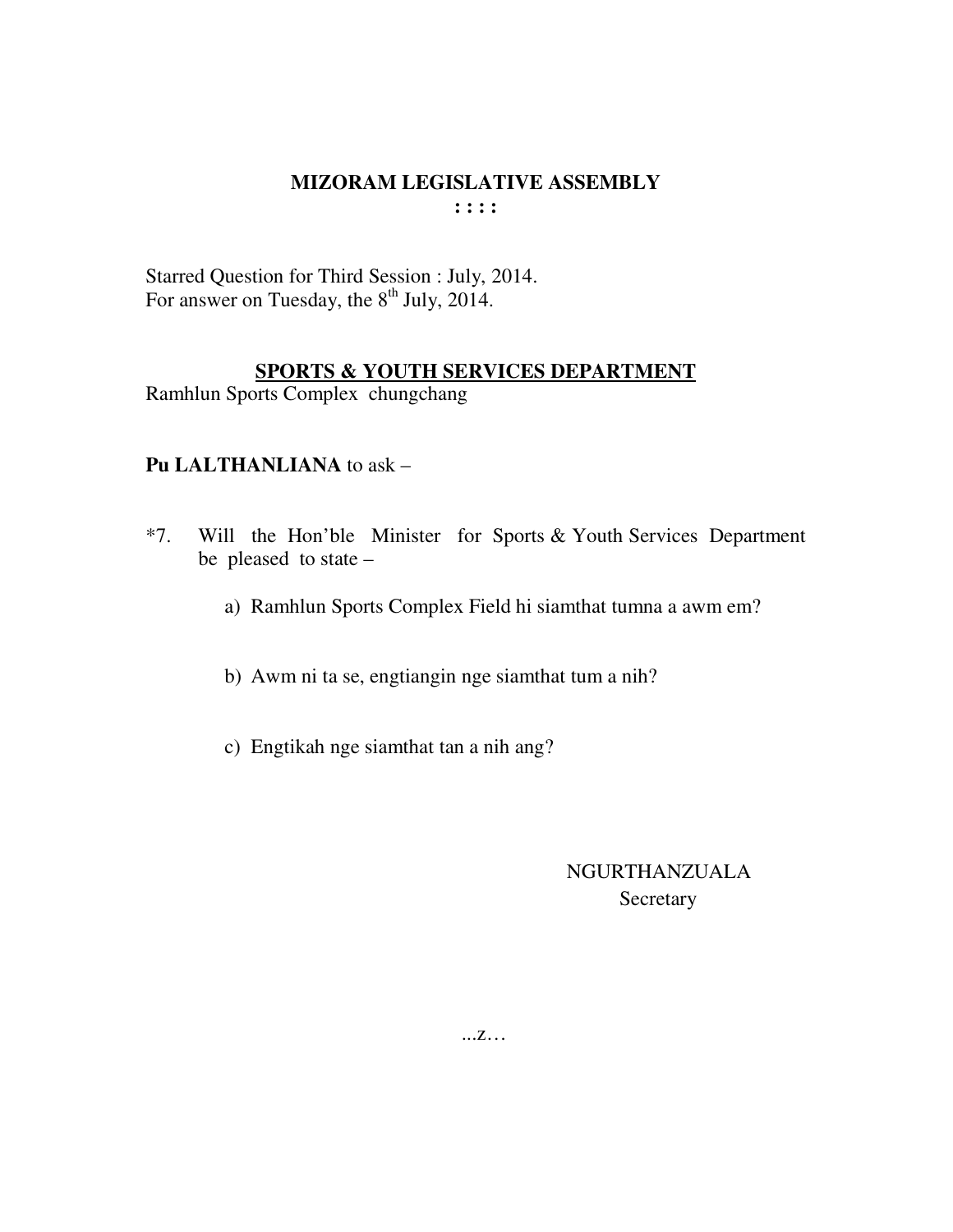### MIZORAM LEGISLATIVE ASSEMBLY  $\mathbf{1}$ :  $\mathbf{1}$

Starred Question for Third Session : July, 2014. For answer on Tuesday, the 8<sup>th</sup> July, 2014.

### LAND REVENUE & SETTLEMENT DEPARTMENT

Infantry battalion dinna tur ram chungchang.

### Pu K. SANGTHUAMA to ask -

Will the Hon'ble Minister for Land Revenue & Settlement  $*8.$ Department be pleased to state –

Sairang Dinthar ram Kolabari ah Infantry Battalion dinna tur hmun Acquire sak tumna a awm em ?

> NGURTHANZUALA Secretary

 $\dots$ ...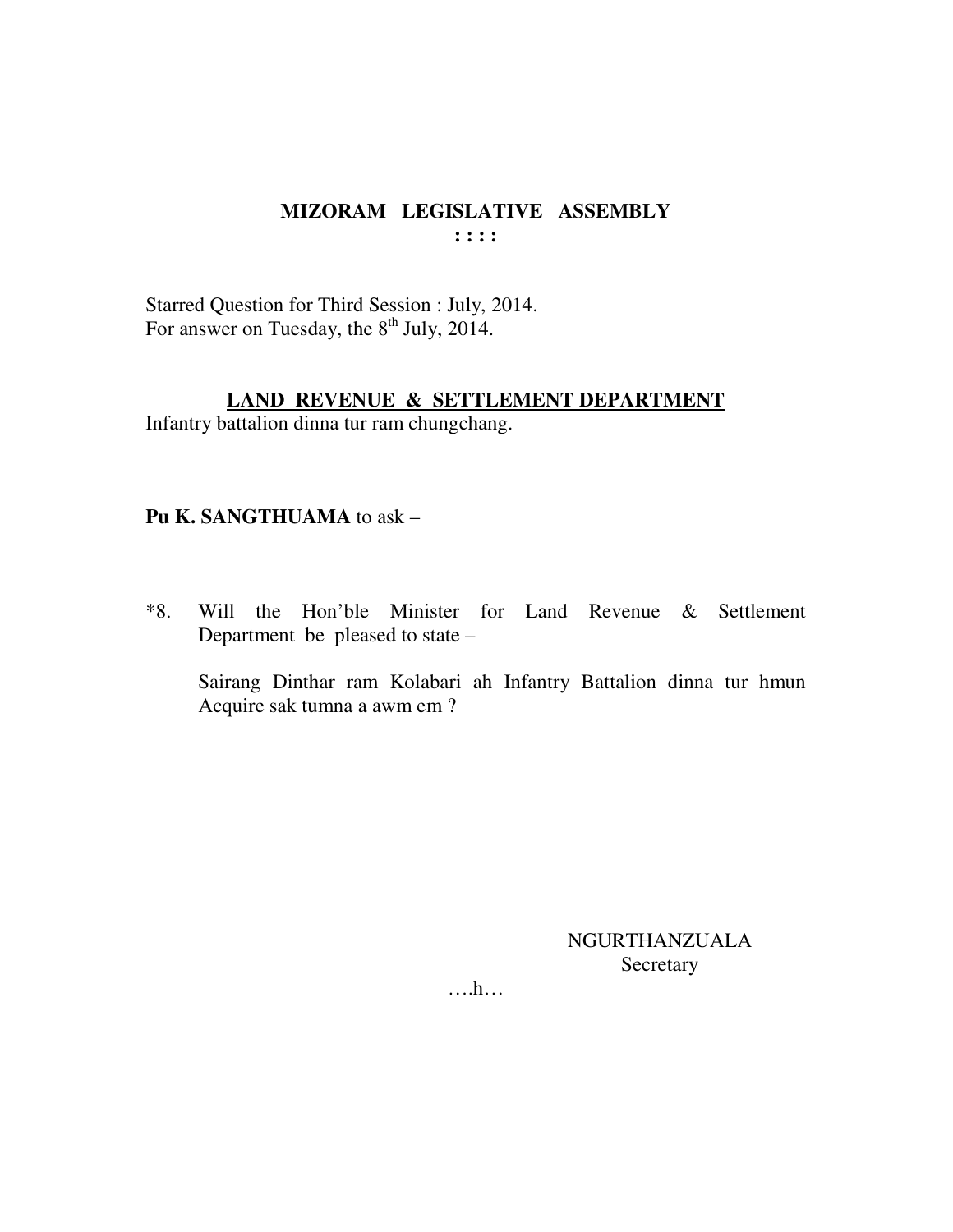Starred Question for Third Session : July, 2014 For answer on Tuesday, the  $8^{th}$  July, 2014

### ANIMAL HUSBANDRY & VETERINARY DEPARTMENT

RAHC chungchang.

### Pu LALTHANLIANA to ask -

\*9. Will the Hon'ble Minister for Animal Husbandry & Veterinary Department be pleased to state –

Rural Animal Health Centre hi sorkarin engtinnge a thuam?

**NGURTHANZUALA** Secretary.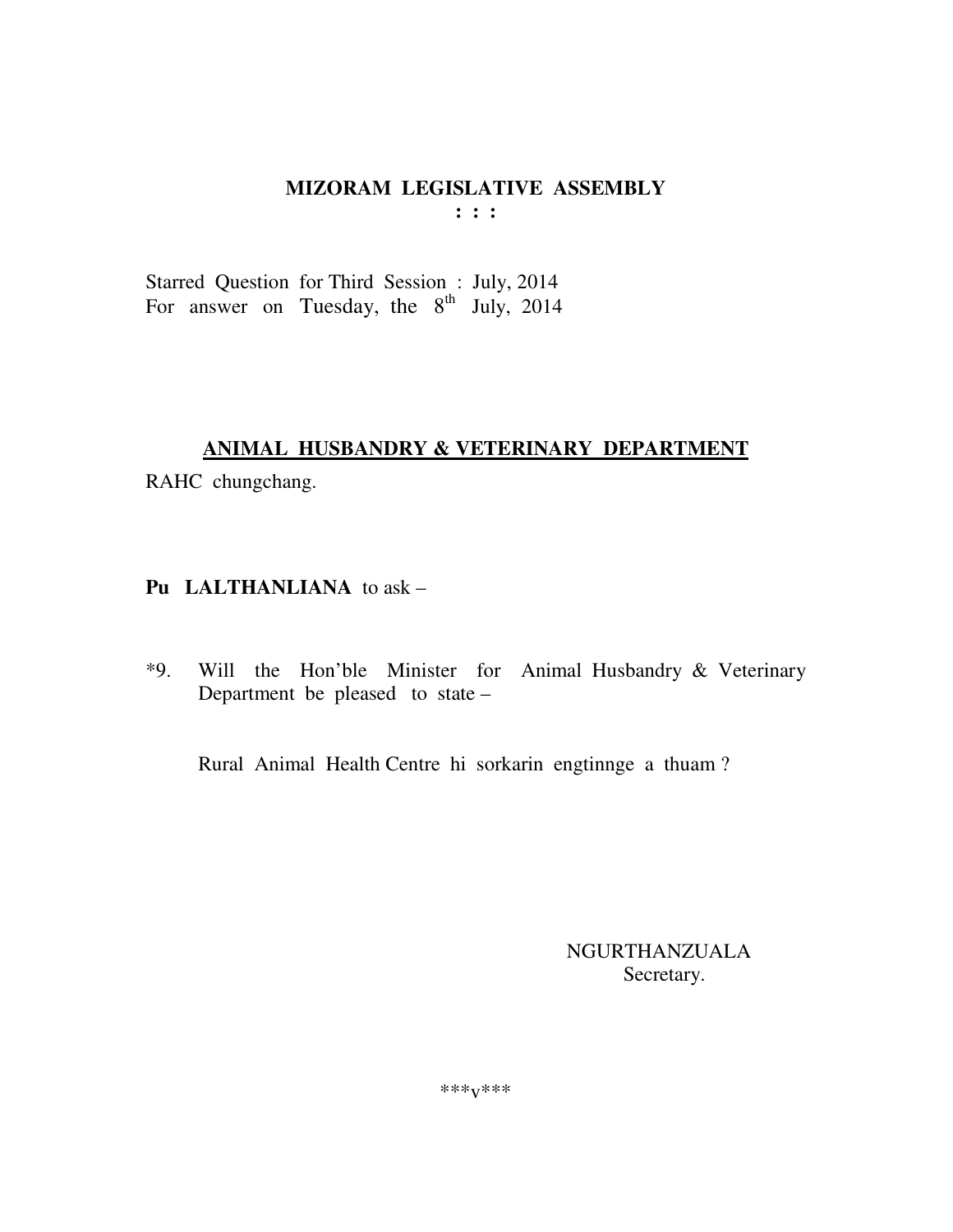#### **MIZORAM LEGISLATIVE ASSEMBLY :: :: ::**

Starred Question for Third Session : July, 2014. Commencing from Tuesday, the  $8<sup>th</sup>$  July, 2014.

### **EXCISE & NARCOTICS DEPARTMENT**

MLTP Act chungchang.

### **Pu LALRUATKIMA** to ask -

- \*10. Will the Hon'ble Minister for Excise & Narcotics Department be pleased to state
	- a) MLTP Act hi hlih emaw siamthat tum a ni em ?
	- b) Hlih tum anih chuan eng nge a chhan ?
	- c) Zu zawrhna dawr hawn tum a ni em ?

### NGURTHANZUALA Secretary.

…Md…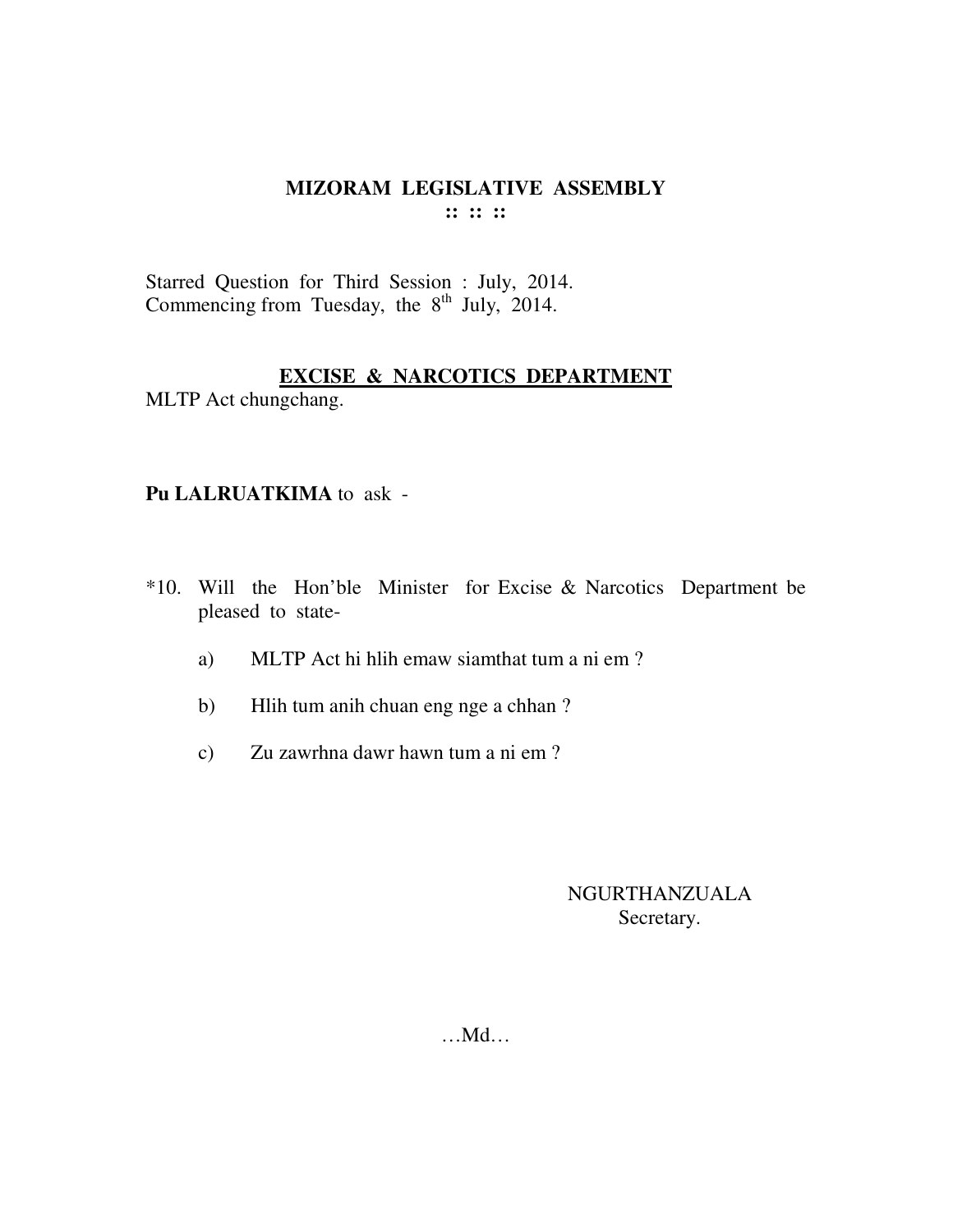### **MIZORAM LEGISLATIVE ASSEMBLY : : : :**

Starred Question for Third Session : July, 2014. For answer on Tuesday, the  $8<sup>th</sup>$  July, 2014.

### **TRADE & COMMERCE DEPARTMENT**

Sa zawrhna building sak chungchang

### **Er. LALRINAWMA** to ask –

- \*11. Will the Hon'ble Minister for Trade & Commerce Department be pleased to state –
	- a) Tuna New Market Aizawl a sa zawrhna building sak tura ruahman mek hi eng huna zawh tur nge?
	- b) Tun dinhmunah pawisa engzat nge ruahman a nih?

### NGURTHANZUALA **Secretary**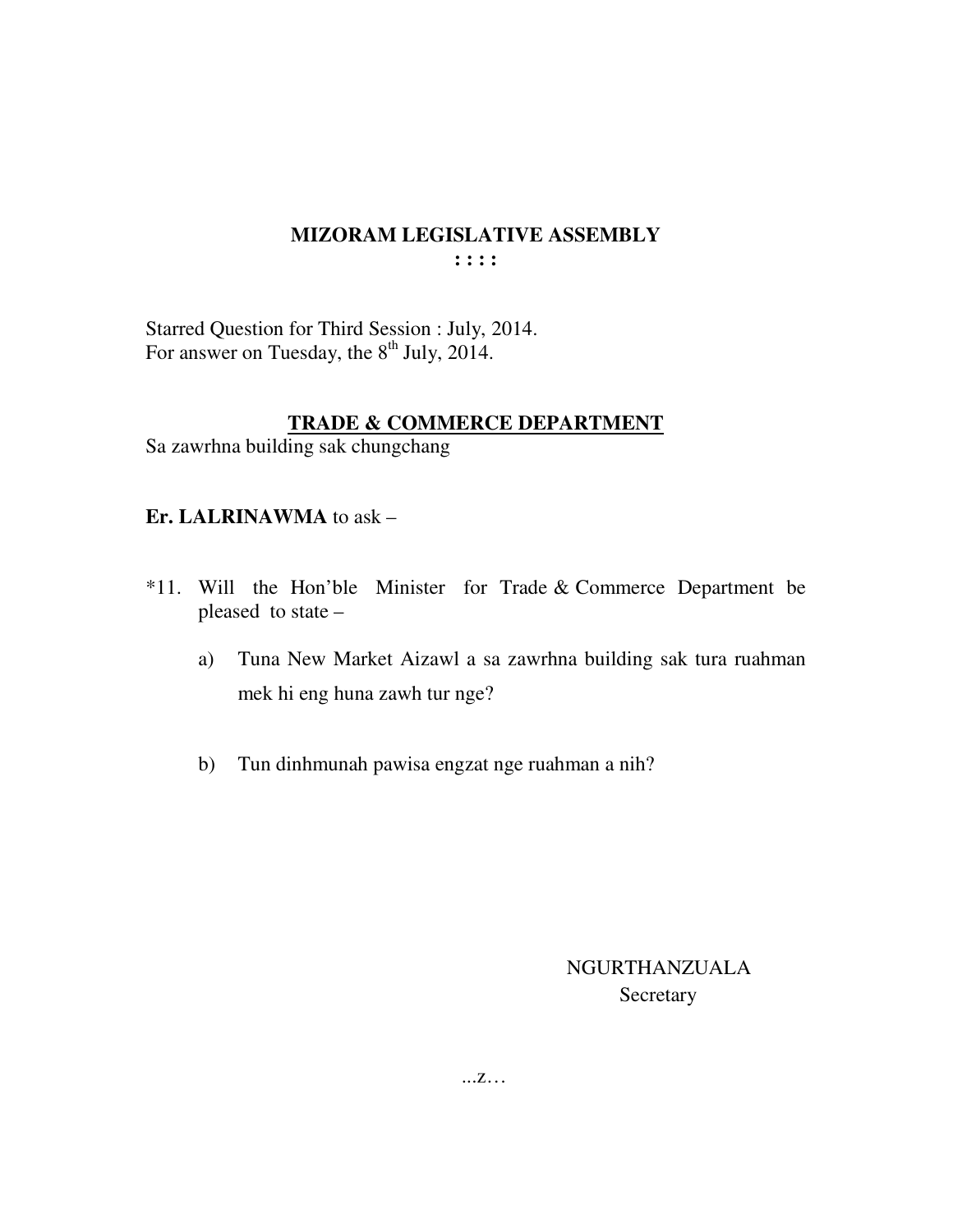Starred Question for Third Session : July, 2014 For answer on Tuesday, the  $8<sup>th</sup>$  July, 2014

### **SPORTS & YOUTH SERVICES DEPARTMENT**

Saiha leh Lawngtlaia khelmual dah chungchang.

**Dr. K. BEICHHUA** to ask –

\*12. Will the Hon'ble Minister for Sports & Youth Services Department be pleased to state –

 Saiha leh Lawngtlai-ah te hian Khelmual tha artificial grass phah tura hmalakna a awm em ?

> NGURTHANZUALA Secretary.

\*\*\*v\*\*\*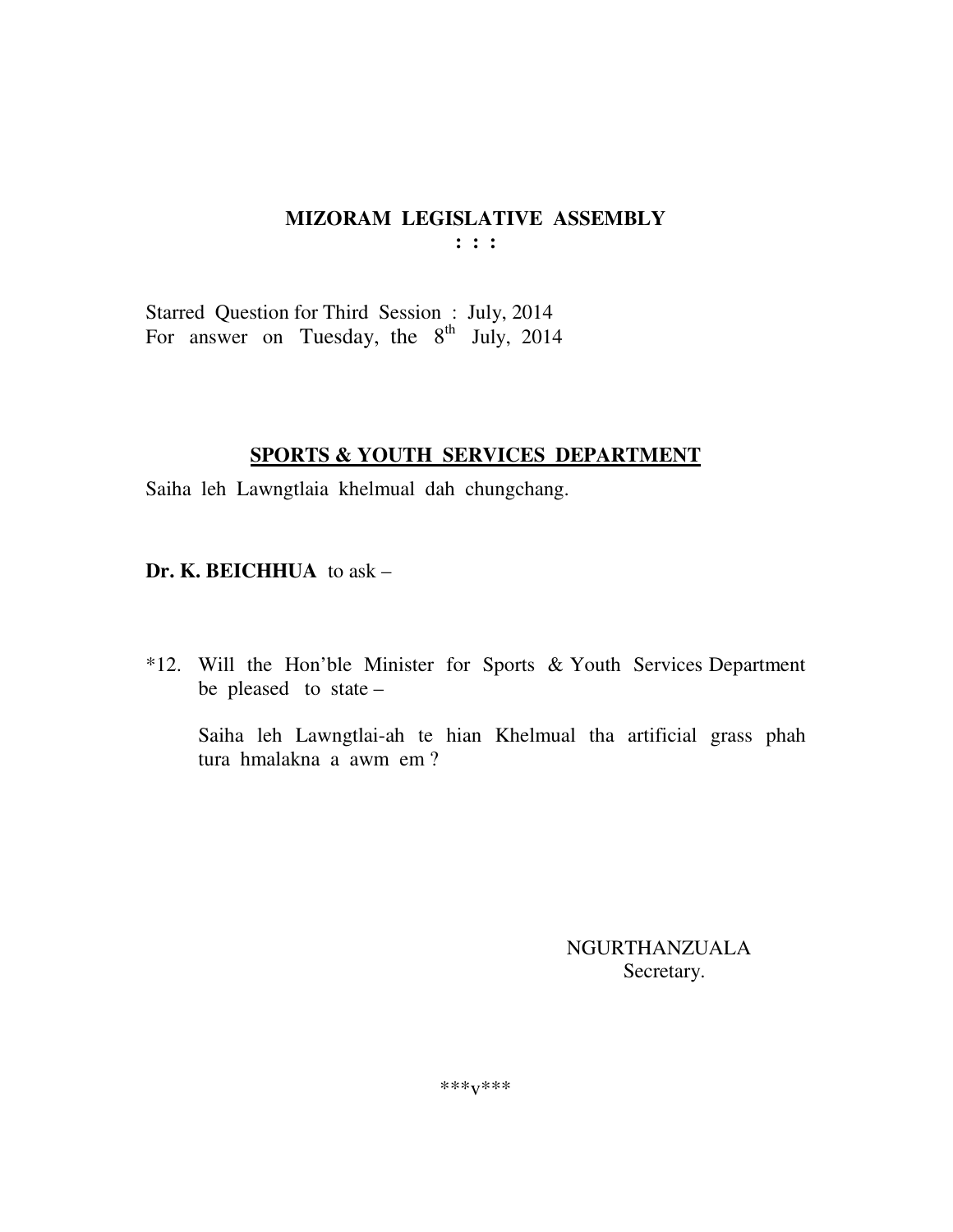### **MIZORAM LEGISLATIVE ASSEMBLY :: :: ::**

Starred Question for Third Session : July, 2014. Commencing from Tuesday, the  $8<sup>th</sup>$  July, 2014.

### **PUBLIC WORKS DEPARTMENT**

Kawlchaw – Zero point inkar kawng chungchang.

**Dr. K. BEICHHUA** to ask -

\*13. Will the Hon'ble Minister for Public Works Department be pleased to state-

 Kawlchaw leh Zero point inkar kawng a chunglam atanga lei rawn tawlh hnu hnung zawk siamthat hna hi engtik atanga tan tur nge ni ang ?

> NGURTHANZUALA Secretary.

…Md…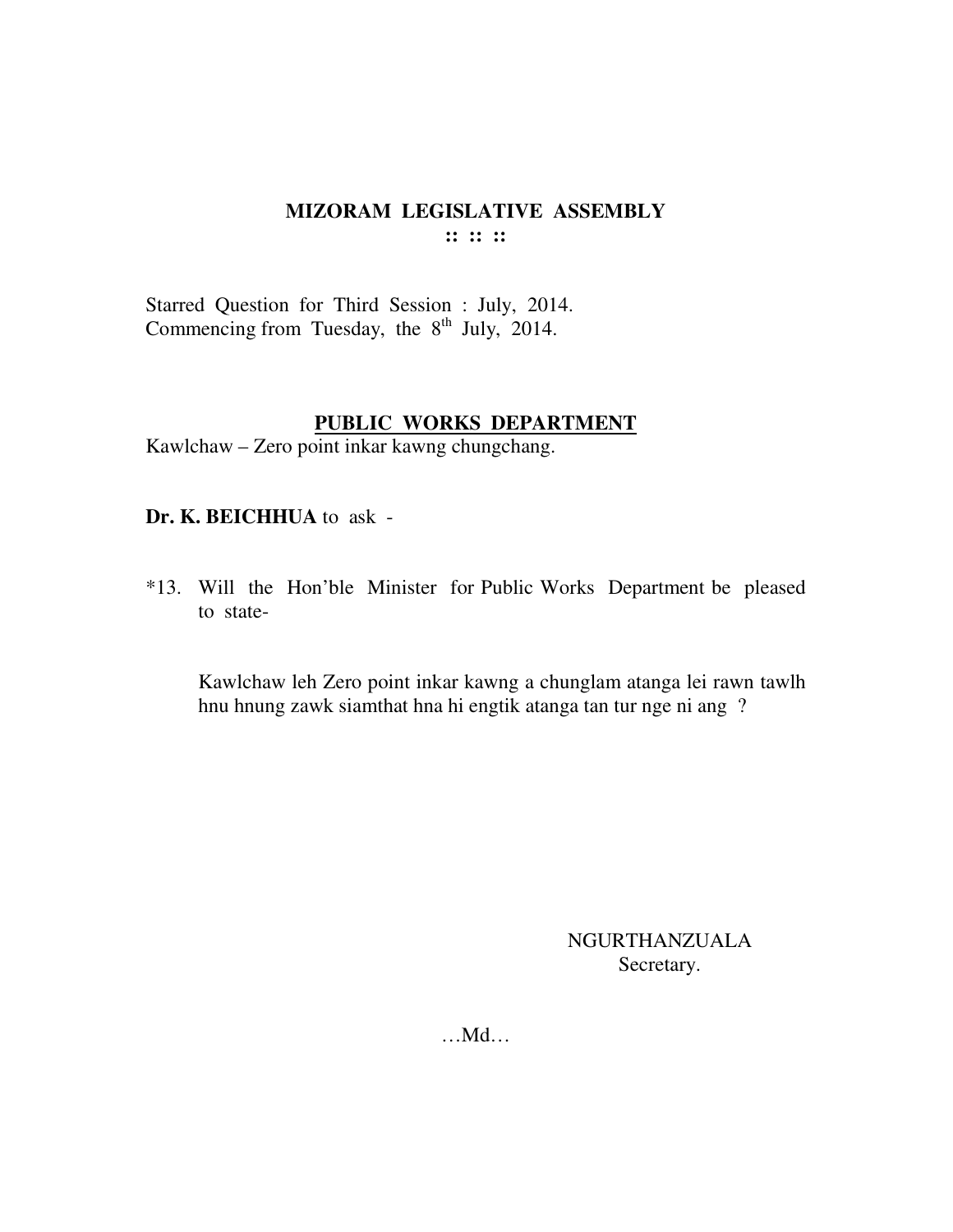#### **MIZORAM LEGISLATIVE ASSEMBLY**  $: : : :$

Starred Question for Third Session : July, 2014. For answer on Tuesday, the 8<sup>th</sup> July, 2014.

### PUBLIC WORKS DEPARTMENT

Thentlang to Sialhau kawng chungchang

### Er. LALRINAWMA to ask -

\*14. Will the Hon'ble Minister for Public Works Department be pleased to state -

Thentlang to Sialhau kawng hi tun dinhmunah Black Top tumna a awm  $em?$ 

> **NGURTHANZUALA** Secretary

 $\dots Z \dots$